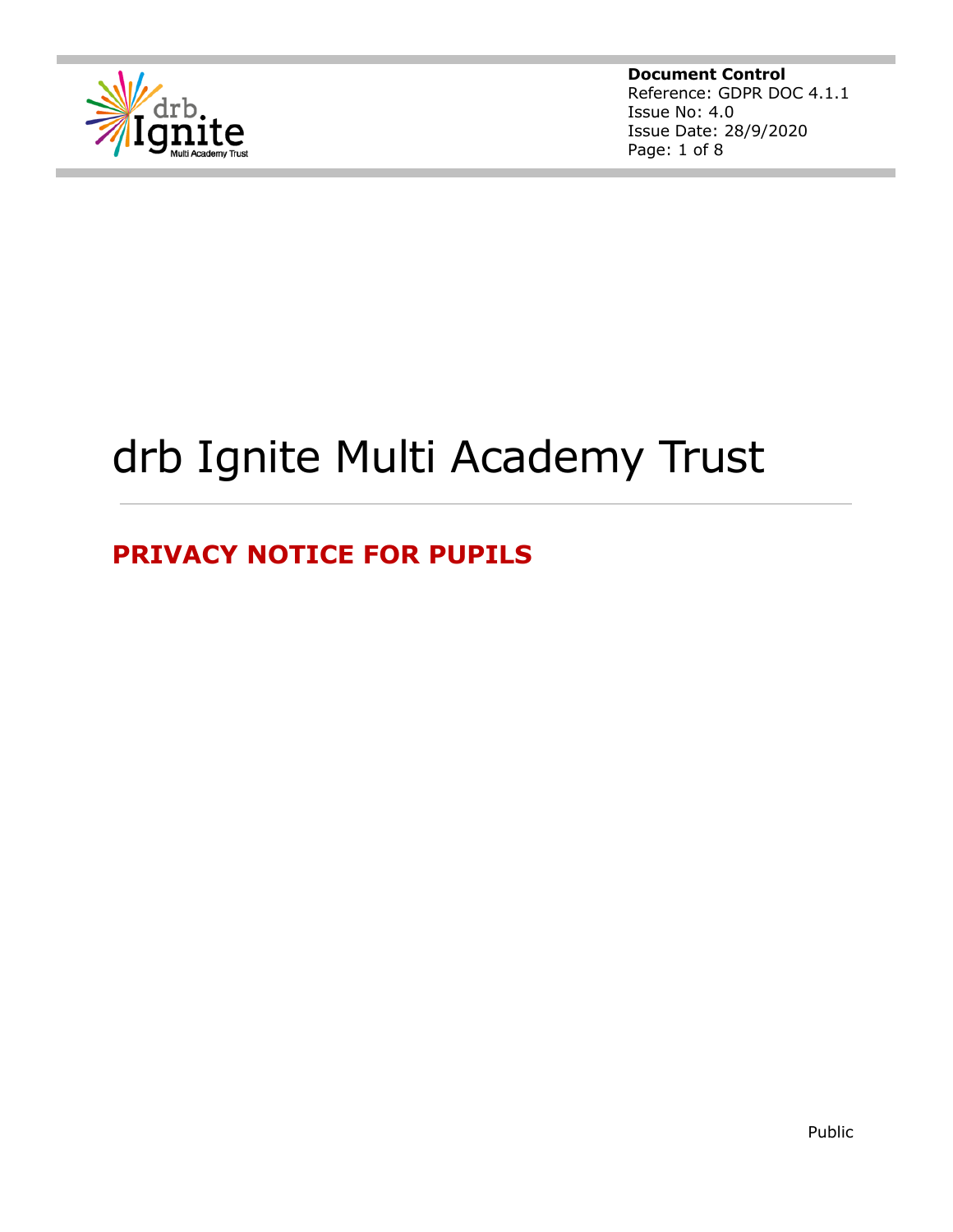

**Document Control** Reference: GDPR DOC 4.1.1 Issue No: 4.0 Issue Date: 28/9/2020 Page: 2 of 8

# **Privacy notice for pupils**

You have a legal right to be informed about how the drb Ignite Academy Trust uses any personal information that it holds about you.

This Privacy Notice explains how the Trust collects, stores and uses personal data about you.

The Trust is the *data controller* for the purposes of data protection law.

The Trust's data protection officer is Alvin Walters. You can find his contact details at the end of this document.

#### **The personal data the Trust holds**

The Trust holds some personal information about you to make sure it can help you learn and look after you when you are at school.

For the same reasons, the Trust gets information about you from some other places too – like other schools, the local authority and the government.

This information includes:

- Your contact details
- Your test results
- Your attendance records
- Your characteristics, like your ethnic background or any special educational needs
- Any medical conditions you have
- Details of any behaviour issues or exclusions
- Photographs
- CCTV images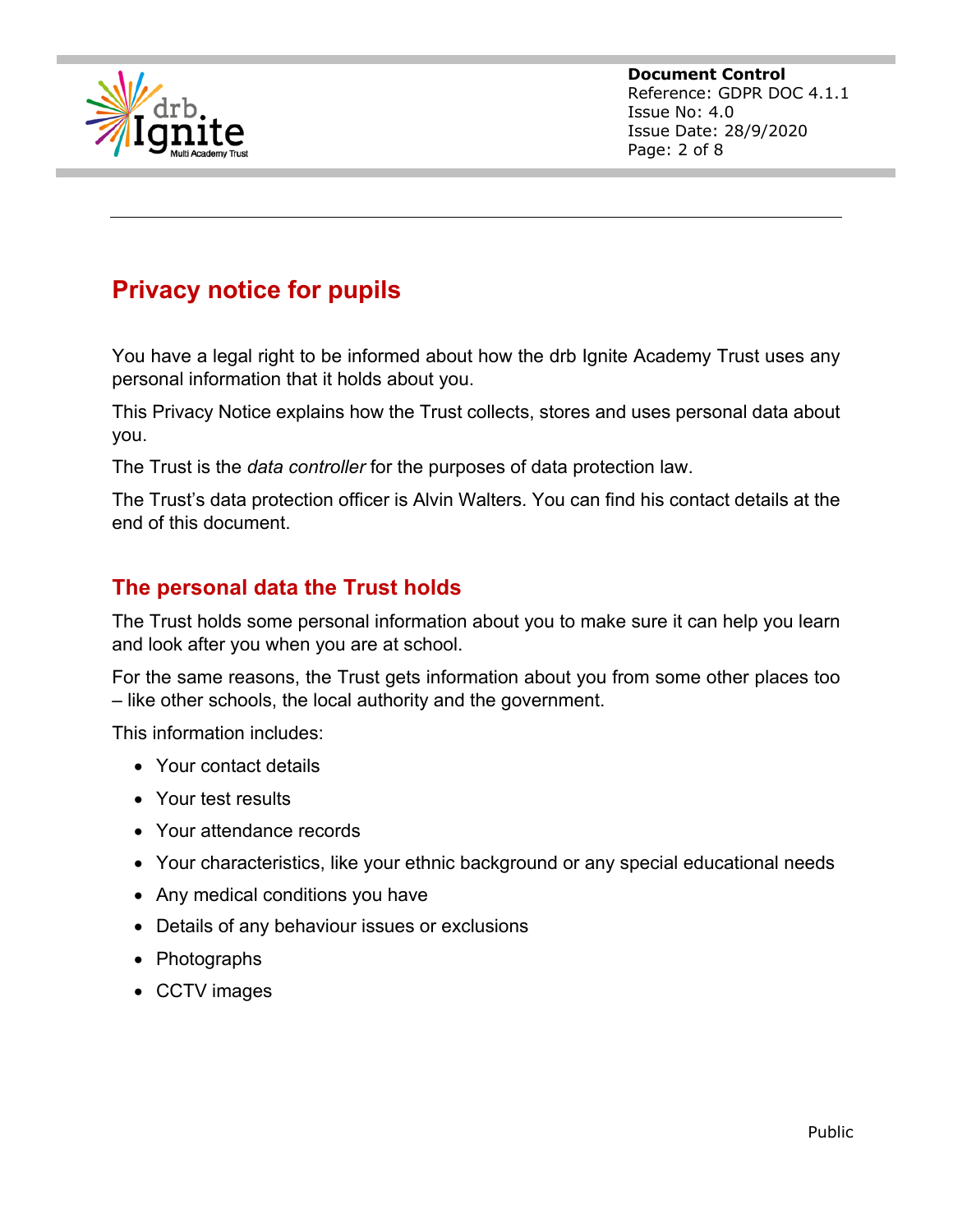

**Document Control** Reference: GDPR DOC 4.1.1 Issue No: 4.0 Issue Date: 28/9/2020 Page: 3 of 8

## **Why the Trust uses this data**

The Trust uses this data to help run your school. This includes:

- getting in touch with you and your parents when needed
- checking how you're doing in your learning
- tracking how well your school as a whole is performing
- looking after your safety and wellbeing

### **The Trust's legal basis for using your data**

The Trust will only collect and use your information when the law allows it to. Most often, the Trust will use your information where:

- it needs to comply with the law (**legal obligation)**
- it needs to use it to carry out a task in the public interest e.g. in order to provide you with a good education (**public task**)

Sometimes, the Trust may also use your personal information where:

- you, or your parents/carers have given the Trust permission to use it in a certain way (**Consent**)
- it needs to protect your interests or someone else's interest (**Vital Interest**)
- The data processing activity is necessary to enter into or perform a contract with the data subject (**Contract**)

#### **Lawful Basis in the event of a Pandemic (i.e., Covid-19)**

Your contact details would be shared with Government or health agencies such as NHS Test and Trace in the **interest of Public Health**. On this basis it would not be necessary to seek the consent of the individuals to then process the data and share it for the purposes of Test and Trace should this become necessary.

Where the Trust has permission to use your data, you or your parents/carers may withdraw this at any time. The Trust will make this clear when it asks for permission and explain how to go about withdrawing consent.

Some of the reasons listed above for collecting and using your information overlap, and there may be several grounds for using your data.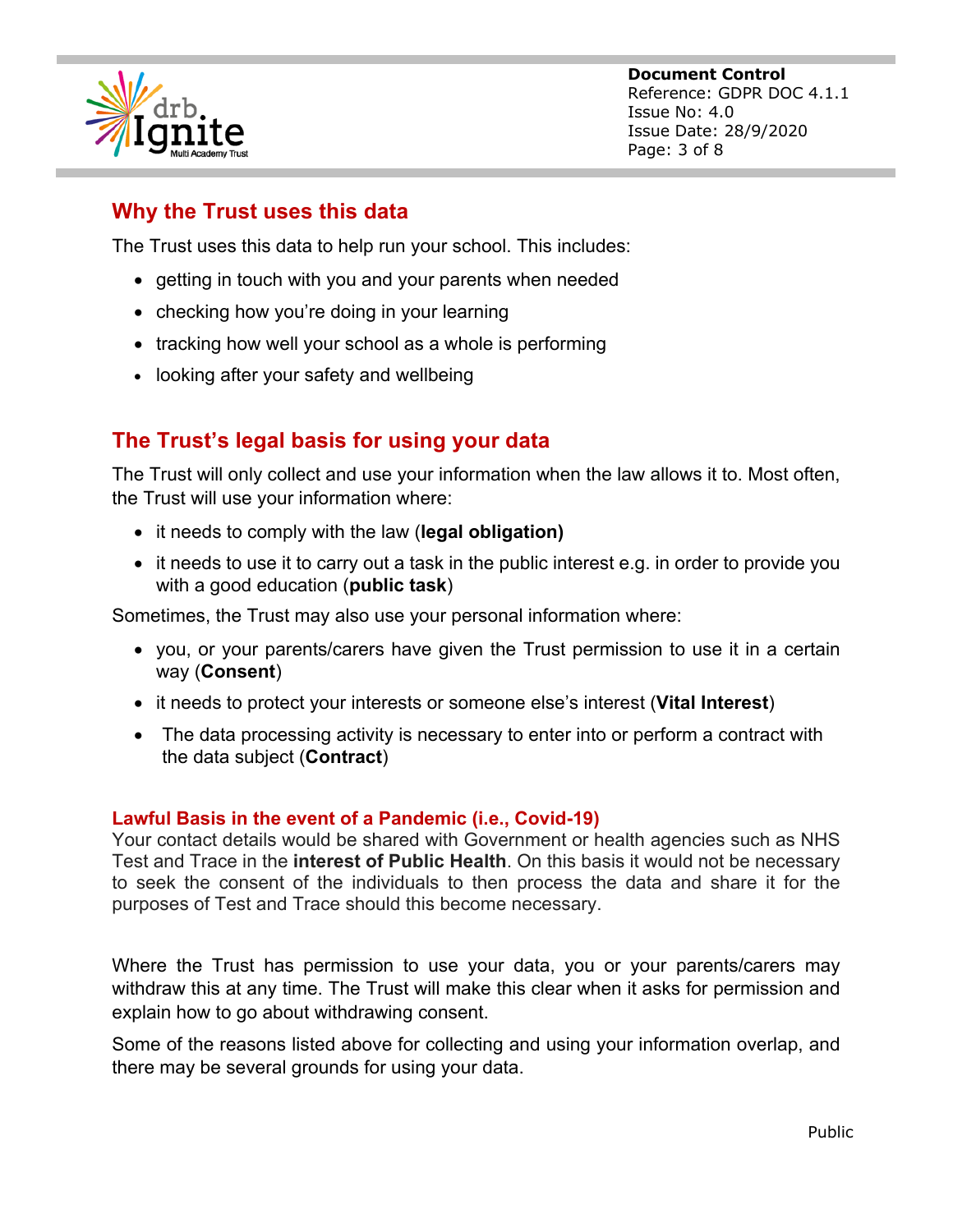

**Document Control** Reference: GDPR DOC 4.1.1 Issue No: 4.0 Issue Date: 28/9/2020 Page: 4 of 8

## **Collecting the information**

While in most cases you, or your parents/carers, must provide the personal information the Trust needs to collect, there are some occasions when you can choose whether or not to provide the data.

The Trust will always tell you if it is optional. If you must provide the data, the Trust will explain what might happen if you do not.

#### **How we store the data**

The Trust keeps personal information about you while you are attending a Trust school. The Trust may also keep it beyond your attendance at a Trust school if this is necessary in order to comply with legal obligations. The Retention of Record Schedule (GDPR DOC 2.3A) sets out how long the Trust will keep information about you.

### **Data sharing**

The Trust does not share personal information about you with anyone outside the Trust and your school without permission from you or your parents/carers, unless the law and the Trust's policies allow.

Where it is legally required, or necessary for another reason allowed under data protection law, the Trust may share personal information about you with:

- the local authority to meet the Trust's legal duties to share certain information with it, such as concerns about pupil safety and exclusions
- the Department for Education (a government department)
- your family and representatives
- teachers and educators
- Ofsted (the organisation that regulates the Trust)
- suppliers and service providers so that they can provide the services the Trust has contracted them for
- financial organisations
- the Trust's auditors
- survey and research organisations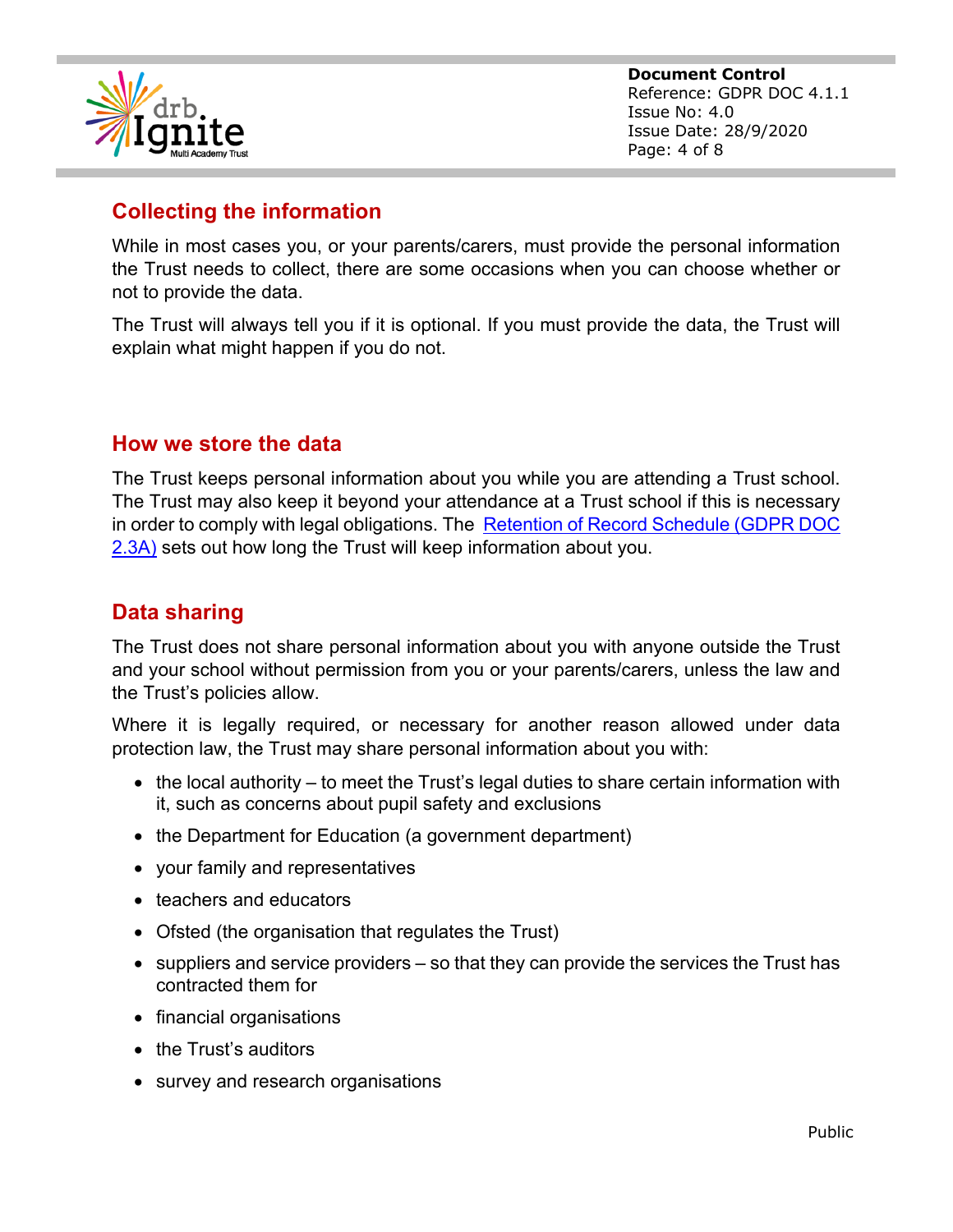

- local health authorities
- security organisations
- health and social welfare organisations
- professional advisers and consultants
- charities and voluntary organisations
- police forces, courts, tribunals
- other professional bodies
- NHS Test & trace or other such Government agencies

#### **National Pupil Database**

The Trust is required to provide information about you to the Department for Education (a government department) as part of data collections such as the school census.

Some of this information is then stored in the National Pupil Database, which is managed by the Department for Education and provides evidence on how schools are performing.

The database is held electronically so it can easily be turned into statistics. The information it holds is collected securely from schools, local authorities and others.

The Department for Education may share information from the database with other organisations which promote children's education and wellbeing in England. These organisations must agree to strict terms and conditions about how they will use your data.

You can find more information about this on the Department for Education's webpage on how it collects and shares research data.

You can also contact the Department for Education if you have any questions about the database.

#### **Transferring data internationally**

Where the Trust shares data with an organisation that is based outside the European Economic Area, it will protect your data by following data protection law.

#### **Your rights**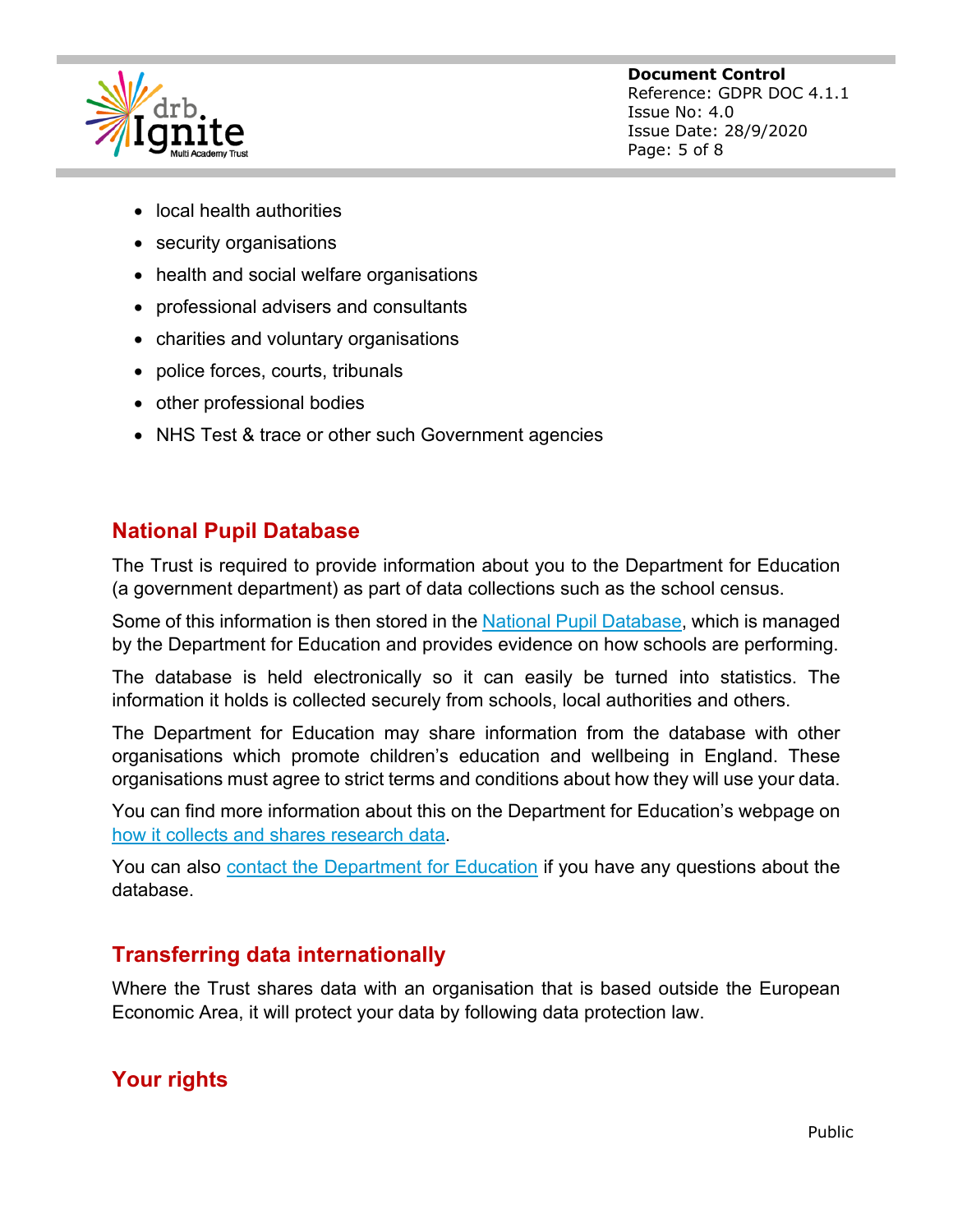

**Document Control** Reference: GDPR DOC 4.1.1 Issue No: 4.0 Issue Date: 28/9/2020 Page: 6 of 8

#### **How to access personal information the Trust holds about you**

You can find out if the Trust holds any personal information about you, and how it is used, by making a *subject access request*, as long as the Trust judges that you can properly understand your rights and what they mean.

If the Trust does hold information about you, it will:

- give you a description of it
- tell you why it is holding and using the data, and how long it will keep it for
- explain where the data came from, if not from you or your parents
- tell you who the data has been, or will be, shared with
- let you know if the Trust is using your data to make any automated decisions (decisions being taken by a computer or machine, rather than by a person)
- give you a copy of the information

You may also ask the Trust to send your personal information to another organisation electronically in certain circumstances.

If you want to make a request, please contact the Trust's data protection officer.

#### **Your other rights**

You have other rights over how your personal data is used and kept safe, including the right to:

- say that you do not want it to be used if this would cause, or is causing, harm or distress
- stop it being used to send you marketing materials
- say that you do not want it used to make automated decisions (decisions made by a computer or machine, rather than by a person)
- have it corrected, deleted or destroyed if it is wrong, or restrict the Trust's use of it
- claim compensation if the data protection rules are broken and this harms you in some way

#### **Complaints**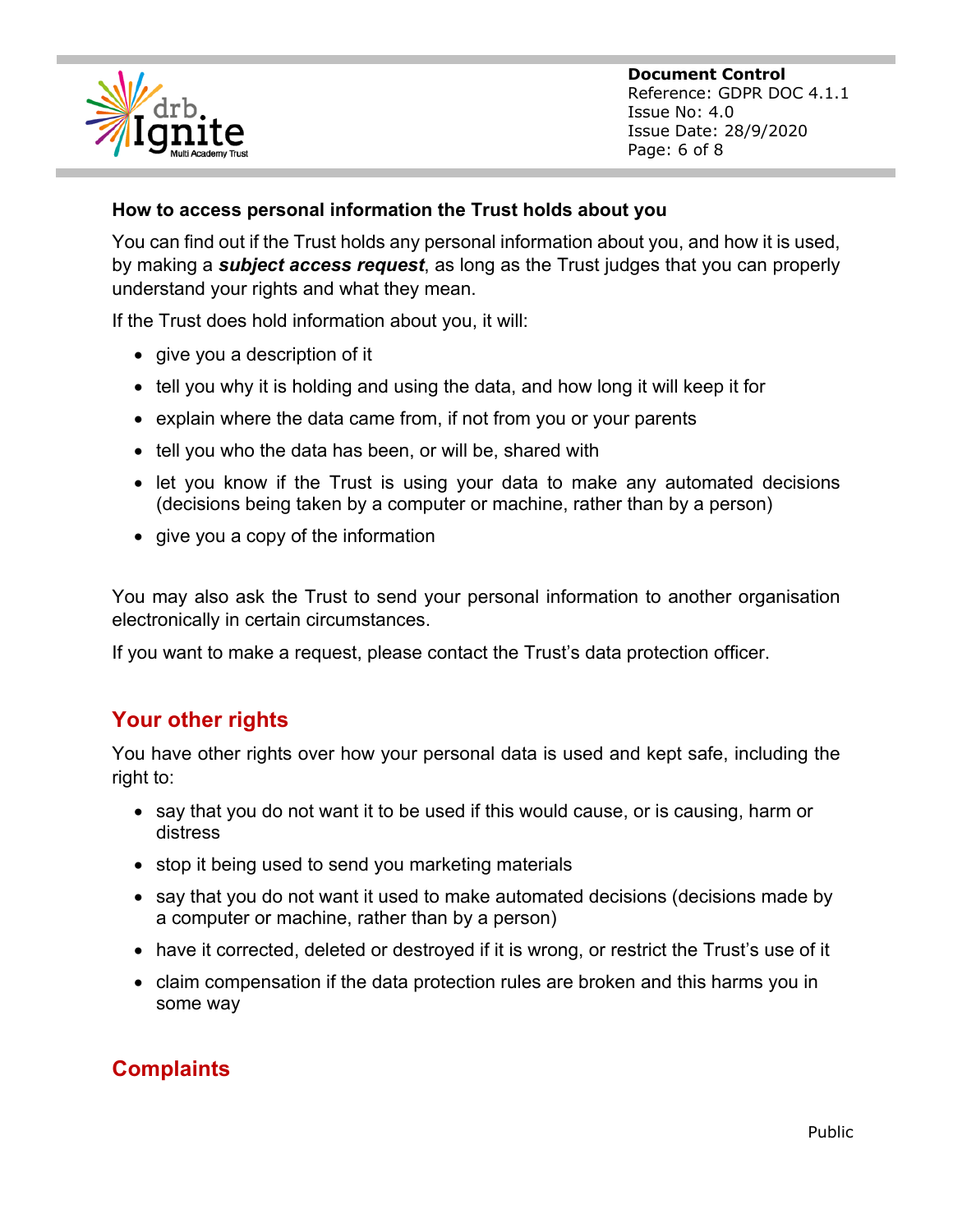

**Document Control** Reference: GDPR DOC 4.1.1 Issue No: 4.0 Issue Date: 28/9/2020 Page: 7 of 8

The Trust takes any complaints about how it collects and uses your personal data very seriously. If you feel your data has not been used or stored properly you can make a complaint at any time by contacting the Trust's data protection officer:

- Alvin Walters (dpo@drbignitemat.org).
- Address: 3 Brindleyplace, Birmingham B1 2JB.

You can also complain to the Information Commissioner's Office in one of the following ways:

- Report a concern online at https://ico.org.uk/concerns/
- Call 0303 123 1113
- Or write to: Information Commissioner's Office, Wycliffe House, Water Lane, Wilmslow, Cheshire, SK9 5AF

### **Contact us**

If you have any questions, concerns or would like more information about anything mentioned in this Privacy Notice, please contact the Trust's data protection officer:

- Alvin Walters (dpo@drbignitemat.co.uk).
- Address: 3 Brindleyplace, Birmingham B1 2JB.

#### **Document Control**

The Trust's Data Protection Officer is the owner of this document and is responsible for ensuring that this procedure is reviewed in line with the review requirements of the GDPR.

A current version of this document is available School and Trust websites and is published 20<sup>th</sup> August 2020.

This procedure was approved by the Chief Executive Officer (CEO) and is issued on a version-controlled basis under his signature.

| Name           | Signature | Date    |
|----------------|-----------|---------|
| Robert Bowater |           | 20/8/20 |